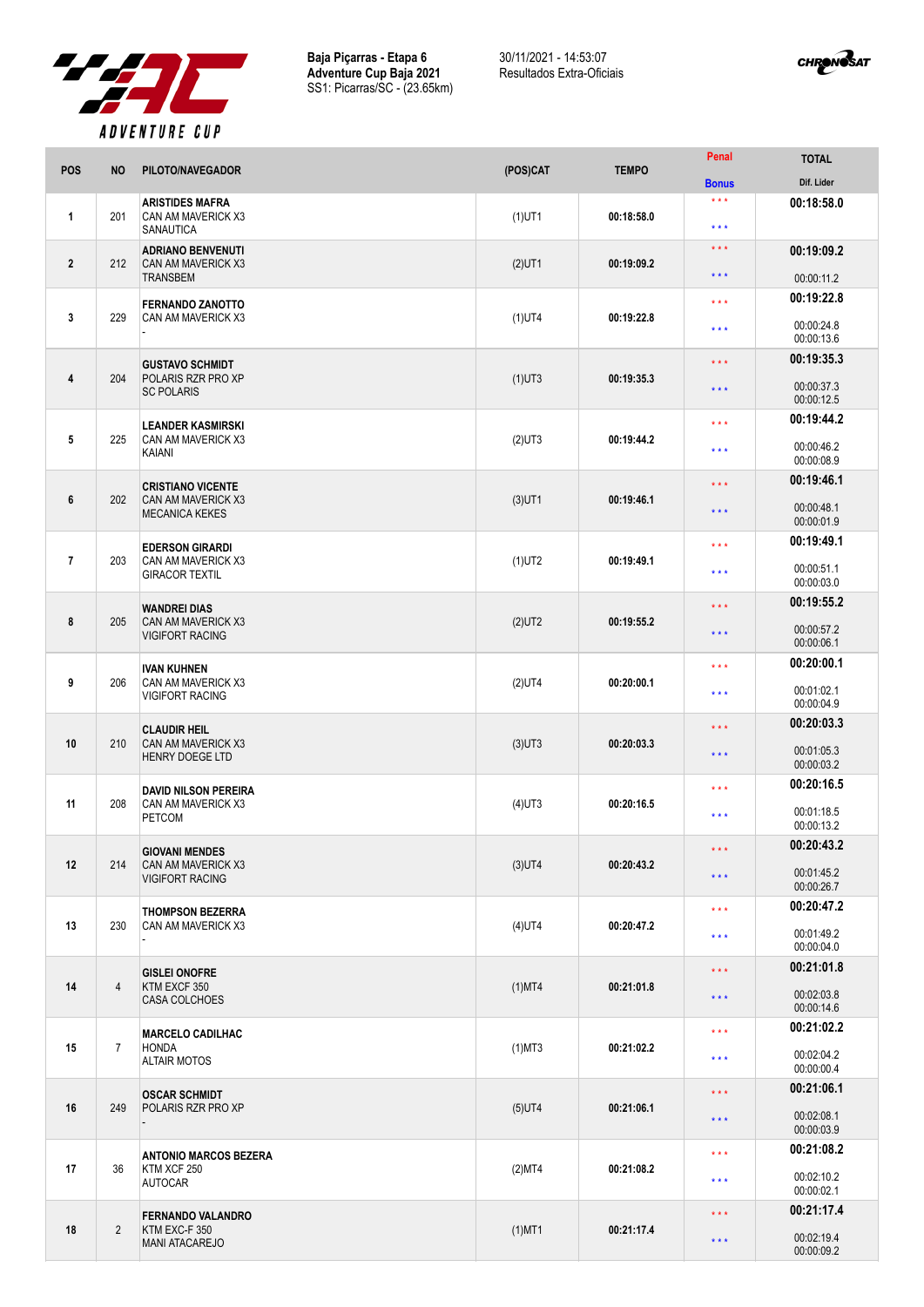| 19 | 9   | <b>WESLEY FAGUNDES</b><br>KTM EXC F 250          | $(1)$ MT2 | 00:21:21.6 | $***$                   | 00:21:21.6               |
|----|-----|--------------------------------------------------|-----------|------------|-------------------------|--------------------------|
|    |     | PIU MOTOS                                        |           |            | $***$                   | 00:02:23.6<br>00:00:04.2 |
|    |     | <b>FABIANO PACIFICO CORREA</b>                   |           |            | $\star \star \star$     | 00:21:35.3               |
| 20 | 83  | <b>CAN-AM RENEGADE</b><br><b>CORREA SOM</b>      | $(1)$ QD1 | 00:21:35.3 | $\star$ $\star$ $\star$ | 00:02:37.3<br>00:00:13.7 |
|    |     | EDUARDO PIAZERA ZONTA                            |           |            | $***$                   | 00:21:39.1               |
| 21 | 39  | HONDA CRF 250F                                   | (2)MT3    | 00:21:39.1 | $\star \star \star$     | 00:02:41.1<br>00:00:03.8 |
|    |     | <b>LUIZ FELIPE VIANI</b>                         |           |            | $\star \star \star$     | 00:21:40.5               |
| 22 | 226 | CAN AM MAVERICK X3<br>HUPI - PULLO               | $(5)$ UT3 | 00:21:40.5 | $***$                   | 00:02:42.5<br>00:00:01.4 |
|    |     | <b>NILSON TECILLA</b>                            |           |            | $\star \star \star$     | 00:21:55.1               |
| 23 | 49  | HONDA CRF 250F<br><b>CHARLES MOTOS</b>           | $(3)$ MT4 | 00:21:55.1 | $\star \star \star$     | 00:02:57.1<br>00:00:14.6 |
|    |     | <b>ROBERTO WAN DALL</b>                          |           |            | $\star \star \star$     | 00:22:13.7               |
| 24 | 10  | KTM XCF 250<br><b>SERGICAR</b>                   | $(4)$ MT4 | 00:22:13.7 | $***$                   | 00:03:15.7<br>00:00:18.6 |
|    |     | <b>CARILOS FUZON</b>                             |           |            | $\star \star \star$     | 00:22:14.8               |
| 25 | 11  | KTM SXF 250                                      | (2)MT2    | 00:22:14.8 | $\star \star \star$     | 00:03:16.8<br>00:00:01.1 |
|    |     | <b>DENISIO DO NASCIMENTO</b>                     |           |            | $\star \star \star$     | 00:22:32.6               |
| 26 | 207 | CAN AM MAVERICK X3                               | $(4)$ UT1 | 00:22:32.6 | $\star \star \star$     | 00:03:34.6<br>00:00:17.8 |
|    |     | <b>FABIO ESPERANDIO</b>                          |           |            | $\star \star \star$     | 00:22:37.4               |
| 27 | 120 | <b>CAN-AM RENEGADE</b>                           | $(2)$ QD1 | 00:22:37.4 | $\star \star \star$     | 00:03:39.4<br>00:00:04.8 |
|    |     | <b>JORGE HENRIQUE DA FONSECA</b>                 |           |            | $***$                   | 00:22:40.2               |
| 28 | 22  | HONDA CRF 250F<br>EU                             | $(3)$ MT3 | 00:22:40.2 | $\star \star \star$     | 00:03:42.2<br>00:00:02.8 |
|    |     | <b>MARCO AURELIO CADILHAC</b>                    |           |            | $\star$ $\star$ $\star$ | 00:22:42.7               |
| 29 | 18  | YAMAHA TTR 230<br><b>ALTAIR MOTOS</b>            | $(4)$ MT3 | 00:22:42.7 | $\star \star \star$     | 00:03:44.7<br>00:00:02.5 |
|    |     | <b>MARCOS RUDNICK</b>                            |           |            | $***$                   | 00:22:53.9               |
| 30 | 117 | HONDA FOURTRAXX<br><b>RUDNICK MOTOS</b>          | $(1)$ QD4 | 00:22:53.9 | $\star$ $\star$ $\star$ | 00:03:55.9<br>00:00:11.2 |
|    |     | <b>CAIO SOUSA</b>                                |           |            | $\star \star \star$     | 00:22:54.1               |
| 31 | 30  | KAWASAKI KXF 250F<br>ZENO AUTO PECAS             | (3)MT2    | 00:22:54.1 | $\star\star\star$       | 00:03:56.1<br>00:00:00.2 |
|    |     | <b>SANDRO PAGANELLI</b>                          |           |            | $\star$ $\star$ $\star$ | 00:22:55.0               |
| 32 | 13  | KAWASAKI KLX 450                                 | $(1)$ MT5 | 00:22:55.0 | $\star$ $\star$ $\star$ | 00:03:57.0<br>00:00:00.9 |
|    |     | <b>EDUARDO MAFRA</b>                             |           |            | $\star$ $\star$ $\star$ | 00:22:59.2               |
| 33 | 213 | CAN AM MAVERICK X3<br><b>MAFRATEX</b>            | $(6)$ UT3 | 00:22:59.2 | $\star$ $\star$ $\star$ | 00:04:01.2<br>00:00:04.2 |
|    |     | <b>PAULINHO</b>                                  |           |            | $\star \star \star$     | 00:23:08.4               |
| 34 | 79  | CAN-AM RENEGADE                                  | $(3)$ QD1 | 00:23:08.4 | $\star$ $\star$ $\star$ | 00:04:10.4<br>00:00:09.2 |
|    |     | <b>EDSON TUZINO NOLE</b>                         |           |            | $\star \star \star$     | 00:23:25.6               |
| 35 | 211 | CFMOTO ZFORCE 1000 SPORT<br><b>CFMOTO RACING</b> | $(1)$ UT5 | 00:23:25.6 | $\star \star \star$     | 00:04:27.6<br>00:00:17.2 |
|    |     | <b>GERSON BERTI</b>                              |           |            | $\star$ $\star$ $\star$ | 00:23:27.0               |
| 36 | 12  | SUZUKI DRZ-400<br><b>METALBERTI</b>              | (2)MT5    | 00:23:27.0 | $\star\star\star$       | 00:04:29.0<br>00:00:01.4 |
|    |     | <b>ALEXANDRO PINCEGHER</b>                       |           |            | $\star \star \star$     | 00:23:34.0               |
| 37 | 16  | HONDA CRF 250F<br><b>EQUIPINHA SC</b>            | $(1)$ MT6 | 00:23:34.0 | $\star \star \star$     | 00:04:36.0<br>00:00:07.0 |
|    |     | <b>LUIZ CARLOS PEREIRA JR</b>                    |           |            | $\star$ $\star$ $\star$ | 00:23:42.8               |
| 38 | 45  | YAMAHA TTR 230<br><b>DIMENSE ENGENHA</b>         | $(5)$ MT3 | 00:23:42.8 | $\star$ $\star$ $\star$ | 00:04:44.8<br>00:00:08.8 |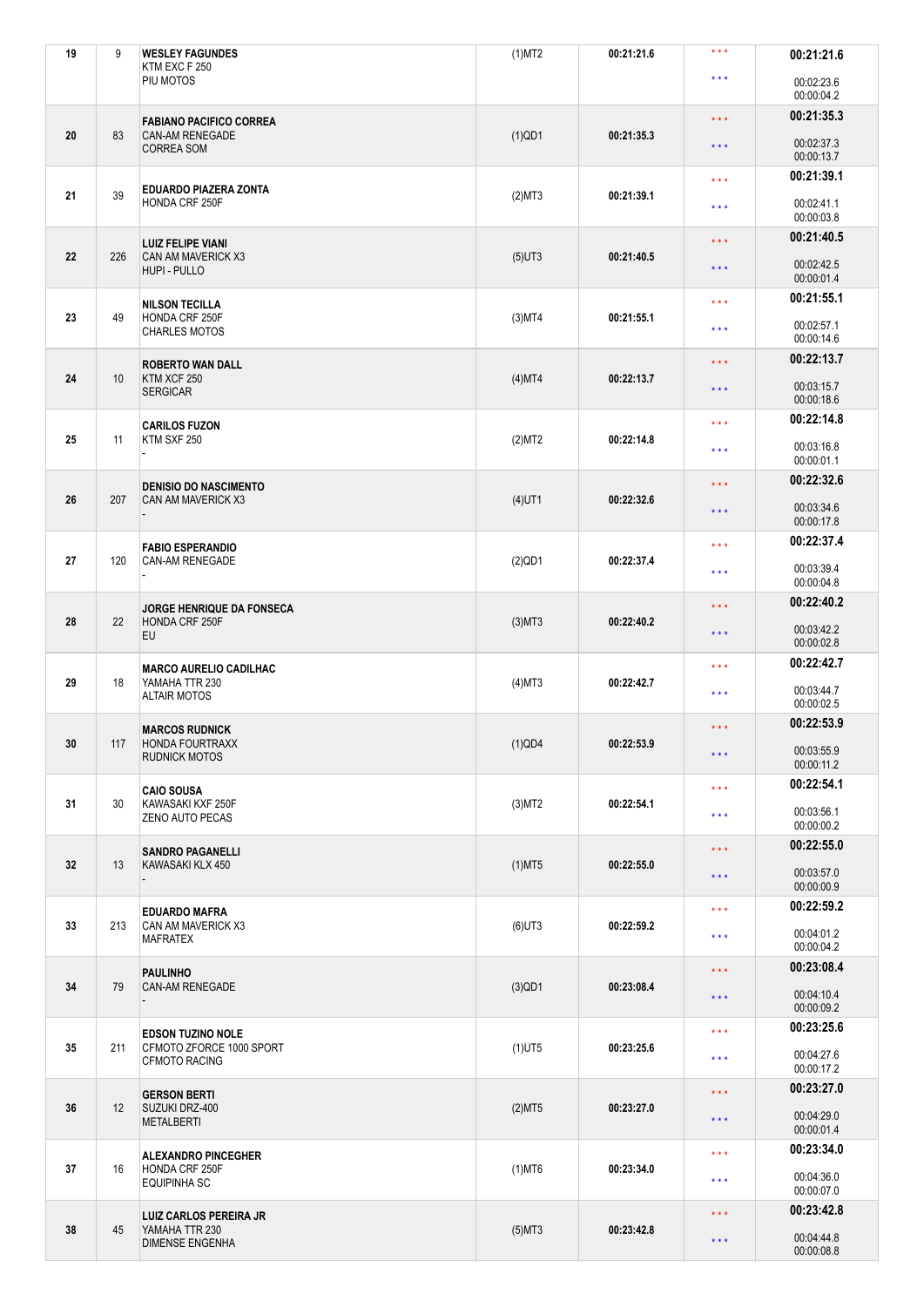| 39 | 26  | <b>RICARDO AFFONSO KEIL</b><br>YAMAHA YZF 400 | $(3)$ MT5 | 00:23:53.3 | $* * *$                 | 00:23:53.3               |
|----|-----|-----------------------------------------------|-----------|------------|-------------------------|--------------------------|
|    |     | CABO MOTOS                                    |           |            | $\star \star \star$     | 00:04:55.3<br>00:00:10.5 |
|    |     | <b>ALEX TERESK</b>                            |           |            | $\star$ $\star$ $\star$ | 00:24:19.6               |
| 40 | 76  | HONDA CRF 250                                 | $(6)$ MT3 | 00:24:19.6 | $\star\star\star$       | 00:05:21.6<br>00:00:26.3 |
|    |     | <b>DOUGLAS ANDREY ROCHA</b>                   |           |            | $\star \star \star$     | 00:24:45.9               |
| 41 | 109 | HONDA FOURTRAXX<br>ROCHA IMOVEIS              | $(1)$ QD3 | 00:24:45.9 | * * *                   | 00:05:47.9<br>00:00:26.3 |
|    |     | <b>VANDERLEI THELMA</b>                       |           |            | $\star \star \star$     | 00:25:08.1               |
| 42 | 61  | YAMAHA YZ950                                  | $(4)$ MT5 | 00:25:08.1 | $\star\star\star$       | 00:06:10.1<br>00:00:22.2 |
|    |     | <b>LUCIANO HODECKER</b>                       |           |            | $\star \star \star$     | 00:25:25.3               |
| 43 | 19  | HONDA CRF 230<br><b>HODECKERPLANFIN</b>       | $(2)$ MT6 | 00:25:25.3 | $\star \star \star$     | 00:06:27.3<br>00:00:17.2 |
|    |     | <b>EVINICIUS BATISTA CRUZ</b>                 |           |            | $\star$ $\star$ $\star$ | 00:25:48.9               |
| 44 | 116 | <b>CFORCE</b><br>CF FURACAO                   | (2)QD3    | 00:25:48.9 | $\star$ $\star$ $\star$ | 00:06:50.9<br>00:00:23.6 |
|    |     | <b>EDUARDO BARTZ</b>                          |           |            | $***$                   | 00:25:55.0               |
| 45 | 27  | HONDA CRF 250 RX<br>NKO PREPARACOES           | (4)MT2    | 00:25:55.0 | $\star \star \star$     | 00:06:57.0<br>00:00:06.1 |
|    |     | <b>VANDERLEI PEIXER</b>                       |           |            | $***$                   | 00:26:53.4               |
| 46 | 42  | HONDA CRF 250 F<br><b>ORTHOBLU</b>            | $(3)$ MT6 | 00:26:53.4 | $***$                   | 00:07:55.4<br>00:00:58.4 |
|    |     | <b>GUILHERME MACHADO</b>                      |           |            | $\star \star \star$     | 00:27:40.1               |
| 47 | 21  | HONDA XR 200R<br><b>TORK ACTION</b>           | $(7)$ MT3 | 00:27:40.1 | $\star \star \star$     | 00:08:42.1<br>00:00:46.7 |
|    |     | <b>CAROLINE RUDNICK</b>                       |           |            | $\star$ $\star$ $\star$ | 00:28:16.7               |
| 48 | 114 | HONDA FOURTRAXX<br><b>RUDNICK MOTOS</b>       | (3)QD3    | 00:28:16.7 | * * *                   | 00:09:18.7<br>00:00:36.6 |
|    |     | <b>TIAGO PEAGLE DO NASCIMENTO</b>             |           |            | $***$                   | 00:40:00.0               |
| 49 | 222 | SPORT 100 CANAAN<br><b>BOMPACK RANCING</b>    | $(2)$ UT5 | 00:40:00.0 | $\star \star \star$     | 00:21:02.0<br>00:11:43.3 |
|    |     | <b>LOANDRO ANTON</b>                          |           |            | * * *                   | 00:40:00.0               |
| 50 | 1   | KTM EXCF 250<br>PROTORK - KTM                 | $(2)$ MT1 | 00:40:00.0 | $\star$ $\star$ $\star$ | 00:21:02.0<br>00:00:00.0 |
|    |     | <b>ALLISON ANTON</b>                          |           |            | $\star$ $\star$ $\star$ | 00:40:00.0               |
| 51 | 3   | HONDA CRF250X<br><b>BINHO MOTOS</b>           | $(5)$ MT2 | 00:40:00.0 | $\star \star \star$     | 00:21:02.0<br>00:00:00.0 |
|    |     | <b>FABRICIO THEISS</b>                        |           |            | $\star$ $\star$ $\star$ | 00:40:00.0               |
| 52 | 5   | HONDA CRF250F<br><b>RUDNICK MOTOS</b>         | $(8)$ MT3 | 00:40:00.0 | $\star\star\star$       | 00:21:02.0<br>00:00:00.0 |
|    |     | <b>GIU WERMUTH</b>                            |           |            | $\star \star \star$     | 00:40:00.0               |
| 53 | 6   | KAWASAKI KX 450                               | $(5)$ MT4 | 00:40:00.0 | $\star\star\star$       | 00:21:02.0<br>00:00:00.0 |
|    |     | <b>FERNANDO PYKOCZ</b>                        |           |            | $\star \star \star$     | 00:40:00.0               |
| 54 | 8   | KAWASAKI KX 450 XC<br>REP PYKOCZ              | $(6)$ MT4 | 00:40:00.0 | $\star\star\star$       | 00:21:02.0<br>00:00:00.0 |
|    |     | <b>ALAN FERREIRA</b>                          |           |            | $\star$ $\star$ $\star$ | 00:40:00.0               |
| 55 | 14  | HONDA CRF 250F<br>SC <sub>27</sub>            | $(4)$ MT6 | 00:40:00.0 | $\star\star\star$       | 00:21:02.0<br>00:00:00.0 |
|    |     | <b>JEAN BACHMANN</b>                          |           |            | $\star$ $\star$ $\star$ | 00:40:00.0               |
| 56 | 15  | HONDA CRF 230<br><b>MOVEIS BACHMANN</b>       | $(9)$ MT3 | 00:40:00.0 | $\star$ $\star$ $\star$ | 00:21:02.0<br>00:00:00.0 |
|    |     | <b>DIMITRIS RUSEZYK JR</b>                    |           |            | $\star$ $\star$ $\star$ | 00:40:00.0               |
| 57 | 17  | KAWASAKI KX 450F                              | $(7)$ MT4 | 00:40:00.0 | $***$                   | 00:21:02.0<br>00:00:00.0 |
|    |     | <b>EDENILSON ARTUR GOMES</b>                  |           |            | $\star \star \star$     | 00:40:00.0               |
| 58 | 20  | KAWASAKI KLX 450<br><b>TEXTIL LIRA</b>        | $(8)$ MT4 | 00:40:00.0 | $\star$ $\star$ $\star$ | 00:21:02.0<br>00:00:00.0 |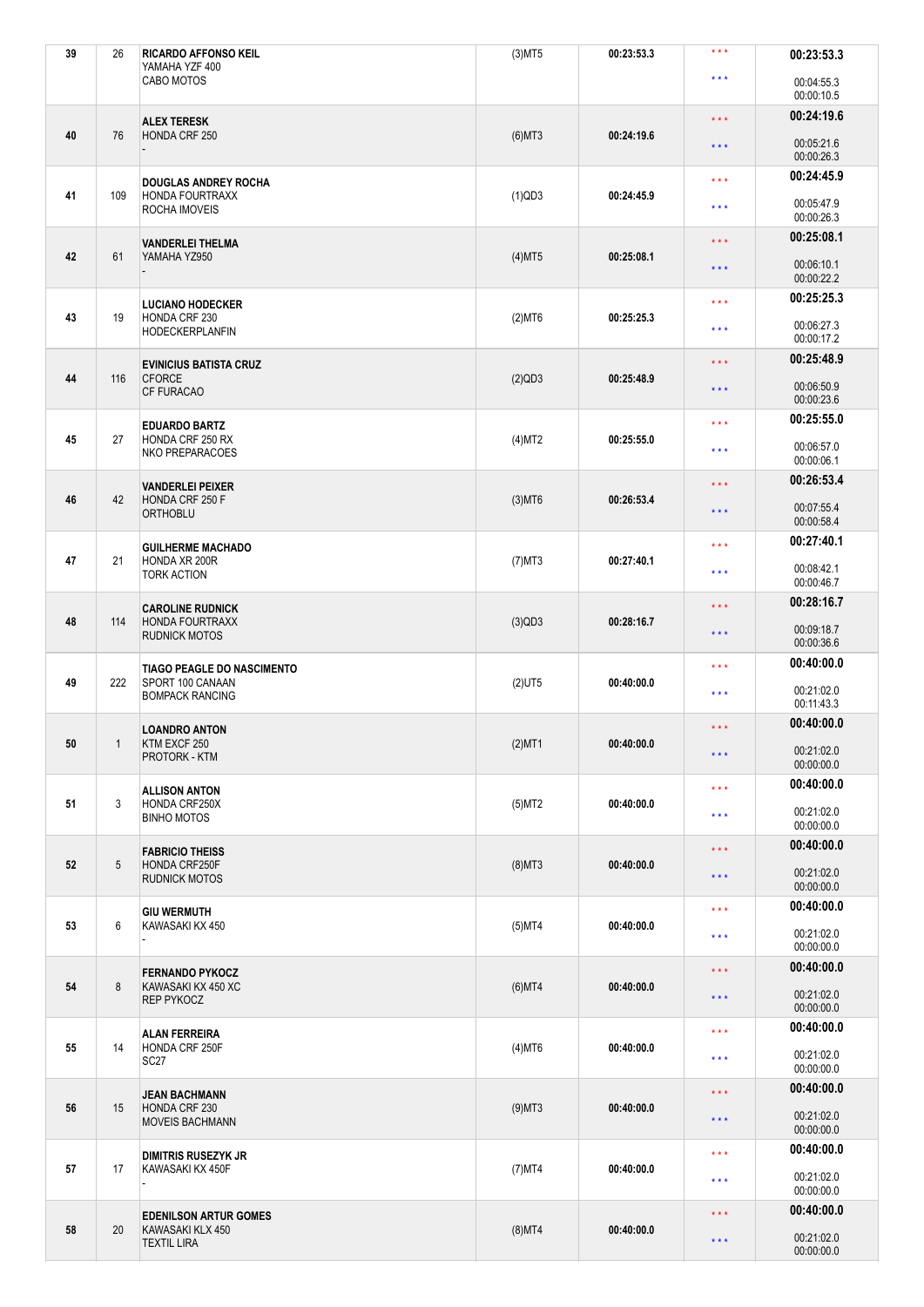| 59 | 23 | ALDO DA ROCHA JUNIOR<br>YAMAHA WR 450                                    | $(3)$ MT1  | 00:40:00.0 | * * *                   | 00:40:00.0               |
|----|----|--------------------------------------------------------------------------|------------|------------|-------------------------|--------------------------|
|    |    | <b>TRACK - TRANSBE</b>                                                   |            |            | $\star \star \star$     | 00:21:02.0<br>00:00:00.0 |
|    |    | <b>EDER DE SOUZA</b>                                                     |            |            | $\star \star \star$     | 00:40:00.0               |
| 60 | 24 | HONDA CRF 250F<br><b>JANGA MOTOD</b>                                     | $(10)$ MT3 | 00:40:00.0 | $\star\star\star$       | 00:21:02.0<br>00:00:00.0 |
|    |    | <b>EDUARDO MAJCHSZAK</b>                                                 |            |            | $\star \star \star$     | 00:40:00.0               |
| 61 | 25 | KAWASAKI 450XC<br><b>TOMMY DESIGN</b>                                    | $(4)$ MT1  | 00:40:00.0 | * * *                   | 00:21:02.0<br>00:00:00.0 |
|    |    | <b>SANDERLEI MANINHO</b>                                                 |            |            | $***$                   | 00:40:00.0               |
| 62 | 28 | <b>KTM</b><br><b>CORTECH</b>                                             | $(9)$ MT4  | 00:40:00.0 | $\star\star\star$       | 00:21:02.0<br>00:00:00.0 |
|    |    | <b>CLOVIS LIRA</b>                                                       |            |            | $\star \star \star$     | 00:40:00.0               |
| 63 | 29 | YAMAHA 250 FX<br><b>TEXTIL LIRA</b>                                      | $(5)$ MT5  | 00:40:00.0 | $***$                   | 00:21:02.0<br>00:00:00.0 |
|    |    | <b>MARLON BRUNO HICKMANN</b>                                             |            |            | $\star\star\star$       | 00:40:00.0               |
| 64 | 31 | HONDA CRF 450X<br><b>JANGA MOTOS</b>                                     | $(5)$ MT1  | 00:40:00.0 | $\star\star\star$       | 00:21:02.0<br>00:00:00.0 |
|    |    | <b>MARCIOANO MAFRA</b>                                                   |            |            | $***$                   | 00:40:00.0               |
| 65 | 32 | YAMAHA YZ 250<br><b>CACHOPA EVENTOS</b>                                  | $(6)$ MT2  | 00:40:00.0 | $\star \star \star$     | 00:21:02.0<br>00:00:00.0 |
|    |    | <b>ITAMAR RODESKI</b>                                                    |            |            | $\star \star \star$     | 00:40:00.0               |
| 66 | 33 | HONDA CRF 250F                                                           | $(5)$ MT6  | 00:40:00.0 | $\star\star\star$       | 00:21:02.0<br>00:00:00.0 |
|    |    | <b>ALEXANDRE GONCALVES</b>                                               |            |            | $\star \star \star$     | 00:40:00.0               |
| 67 | 34 | KTM XCF 250<br><b>VARIANTHE HOMER</b>                                    | $(10)$ MT4 | 00:40:00.0 | $\star \star \star$     | 00:21:02.0<br>00:00:00.0 |
|    |    | <b>ANILDO THEISS JUNIOR</b>                                              |            |            | $\star\star\star$       | 00:40:00.0               |
| 68 | 35 | KAWASAKI KLX 450<br>PRORALLY                                             | $(11)$ MT4 | 00:40:00.0 | $\star\star\star$       | 00:21:02.0<br>00:00:00.0 |
|    |    | <b>CRISTIANE BEHR</b>                                                    |            |            | $***$                   | 00:40:00.0               |
| 69 | 37 | HONDA CRF 150<br><b>BEHR MOTOS</b>                                       | $(6)$ MT6  | 00:40:00.0 | * * *                   | 00:21:02.0<br>00:00:00.0 |
|    |    | <b>EDILSON EICHSTADT</b>                                                 |            |            | $***$                   | 00:40:00.0               |
| 70 | 38 | HONDA CRF 250F                                                           | $(11)$ MT3 | 00:40:00.0 | $\star$ $\star$ $\star$ | 00:21:02.0<br>00:00:00.0 |
|    |    | <b>FELIPE ALEXANDRE SIMAS</b>                                            |            |            | $\star$ $\star$ $\star$ | 00:40:00.0               |
| 71 | 40 | HONDA CRF 250F                                                           | (12)MT3    | 00:40:00.0 | $\star \star \star$     | 00:21:02.0               |
|    |    |                                                                          |            |            | $\star\star\star$       | 00:00:00.0<br>00:40:00.0 |
| 72 | 41 | <b>GUSTAVO DA SILVA GUIDINI</b><br>HONDA CRF 230<br><b>SIRICROSS</b>     | $(13)$ MT3 | 00:40:00.0 | $\star\star\star$       | 00:21:02.0               |
|    |    |                                                                          |            |            | $\star \star \star$     | 00:00:00.0<br>00:40:00.0 |
| 73 | 43 | <b>JOSUE LINCON RAYMUNDO</b><br>HONDA CRF 250F<br><b>JLOG TRANSPORTE</b> | $(7)$ MT6  | 00:40:00.0 | $***$                   | 00:21:02.0<br>00:00:00.0 |
|    |    | <b>LEOPOLDO RIBEIRO</b>                                                  |            |            | $\star \star \star$     | 00:40:00.0               |
| 74 | 44 | HONDA CRF 250 X<br><b>PIRATRILHAS</b>                                    | $(6)$ MT5  | 00:40:00.0 | $\star\star\star$       | 00:21:02.0<br>00:00:00.0 |
|    |    | <b>MAICON ANDRE CEB</b>                                                  |            |            | $\star \star \star$     | 00:40:00.0               |
| 75 | 46 | HONDA CRF 250F<br>AMG AUTOMOVEIS                                         | (12)MT4    | 00:40:00.0 | * * *                   | 00:21:02.0<br>00:00:00.0 |
|    |    | <b>MARCELO MAFRA</b>                                                     |            |            | $\star \star \star$     | 00:40:00.0               |
| 76 | 47 | HONDA CRF 230<br><b>IMPORTES</b>                                         | $(14)$ MT3 | 00:40:00.0 | $\star \star \star$     | 00:21:02.0<br>00:00:00.0 |
|    |    | <b>NAZARE GUEDERT</b>                                                    |            |            | $\star\star\star$       | 00:40:00.0               |
| 77 | 48 | YAMAHA YZ 250<br>CA&ACOLA IMOVEI                                         | $(13)$ MT4 | 00:40:00.0 | $\star \star \star$     | 00:21:02.0<br>00:00:00.0 |
|    |    | <b>RAFAEL ESPINDOLA</b>                                                  |            |            | $\star\star\star$       | 00:40:00.0               |
| 78 | 50 | KAWASAKI KX 250F<br>PROTORK-TRANSBEN                                     | $(6)$ MT1  | 00:40:00.0 | $\star$ $\star$ $\star$ | 00:21:02.0<br>00:00:00.0 |